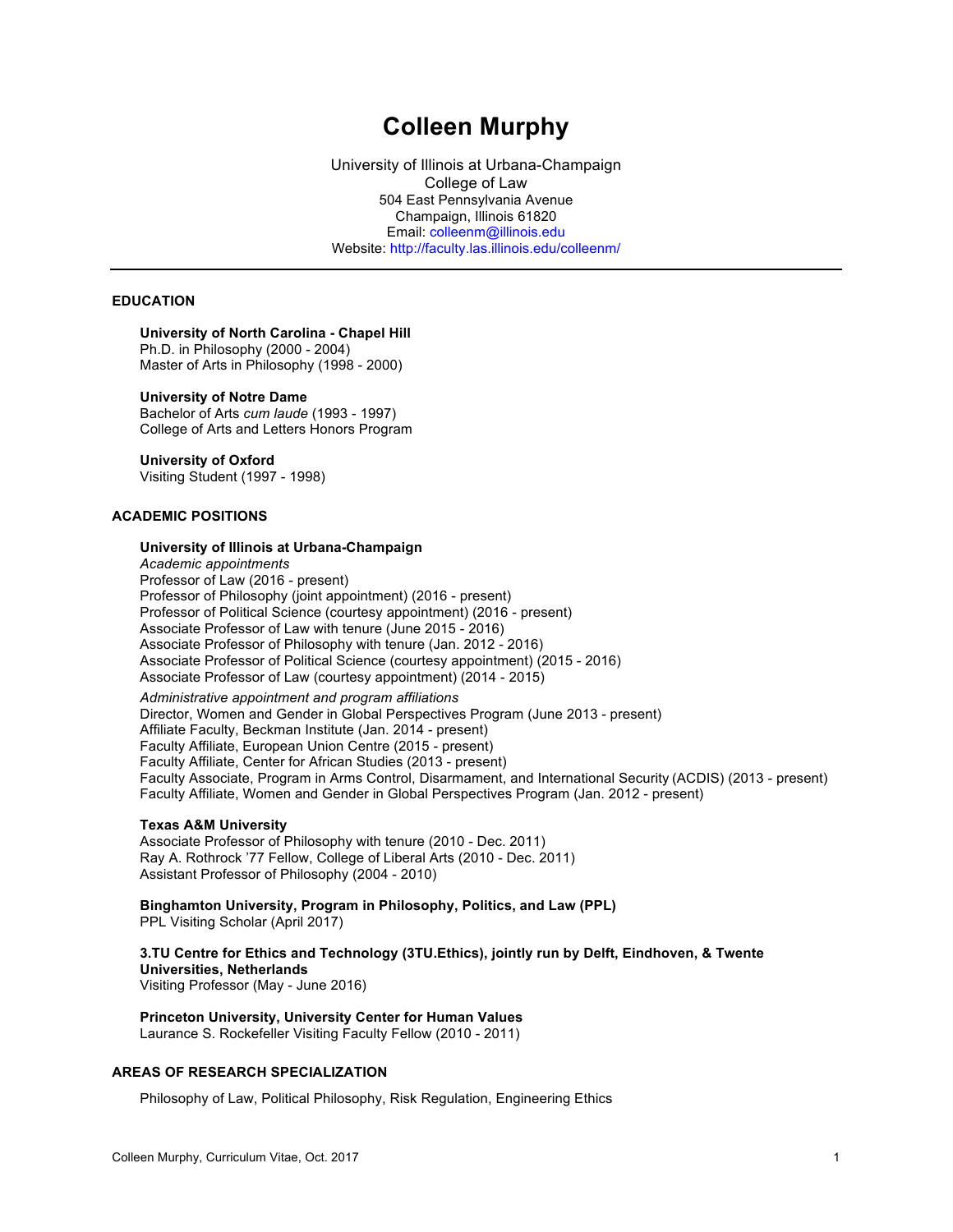## **PUBLICATIONS**

## **Books**

- 1. THE CONCEPTUAL FOUNDATIONS OF TRANSITIONAL JUSTICE (Cambridge University Press, 2017).
	- 1.1 Subject of special symposium issue of JOURNAL OF GLOBAL ETHICS (Forthcoming)
	- 1.2 Subject of Author Meets Critics Session at the 2018 Eastern Division Meeting of the American Philosophical Association in Savannah, GA
	- 1.3 Subject of symposium at the Illinois Program in Law and Philosophy at the University of Illinois College of Law in October 2017
	- 1.4 Subject of two panel discussions at 2017 Human Development and Capability Association Annual Conference in Cape Town, South Africa
	- 1.5 Subject of round table discussion at Dipartimento Cesare Beccaria, University of Milan and the Centro Studi Politeia, Milan, Italy in May 2017
- 2. A MORAL THEORY OF POLITICAL RECONCILIATION (Cambridge University Press, 2010). Paperback edition published in 2012.
	- 2.1 Chapter 1 reprinted in Hugh LaFollette (ed.), ETHICS IN PRACTICE, 4<sup>th</sup> ed. (Wiley, 2014), pp. 675-684
	- 2.2 Subject of special symposium issue of CRIMINAL LAW AND PHILOSOPHY, vol. 10, issue 1 (2016)
		- Cindy Holder, *Transition, Trust and Partial Legality: On Colleen Murphy's A Moral Theory of Political Reconciliation*, 10 CRIMINAL LAW AND PHILOSOPHY 153 (2016).
		- Tracy Isaacs, *International Criminal Courts and Political Reconciliation*, 10 CRIMINAL LAW AND PHILOSOPHY 133 (2016).
		- Alice MacLachlan, *Political Reconciliation and Political Health*, 10 CRIMINAL LAW AND PHILOSOPHY 143 (2016).
	- 2.3 Subject of Author Meets Critics Session at the 2012 Pacific Division Meeting of the American Philosophical Association in San Francisco, CA
	- 2.4 Book Reviews
		- Paul Hughes, 124 MIND 663 (2015)
		- Ambika Satkunanathan, 8 INTERNATIONAL JOURNAL OF TRANSITIONAL JUSTICE 171 (2014)
		- Daniel Philpott, 10 JOURNAL OF MORAL PHILOSOPHY 227 (2013)
		- Andrei Galiță, 4 HISTORY OF COMMUNISM IN EUROPE 166 (2013)
		- Olivera Simic, 21 GRIFFITH LAW REVIEW 809 (2013)
		- Nir Eisikovits, 34 HUMAN RIGHTS QUARTERLY 1211 (2012)
		- Alice MacLachlan, 3 TRANSNATIONAL LEGAL THEORY 95 (2012)
		- Val Napolean, EQUALITY JOTWELL http://equality.jotwell.com/one-engagement-moral-theory-ofpolitical-reconciliation/ (2012)
		- Darrel Moellendorf, 122 ETHICS 198 (2011)<br>• Kendy Hess, NOTRE DAME PHILOSOPHICAL R
		- Kendy Hess, NOTRE DAME PHILOSOPHICAL REVIEWS (2011.04.01) (2011)
		- Stephen Esquith, 9 PERSPECTIVES ON POLITICS 418 (2011)

# **Edited Volumes**

- 1. CLIMATE CHANGE AND ITS IMPACTS: RISKS AND INEQUALITIES (Springer, under contract) (co-edited with Paolo Gardoni and Robert McKim)
- 2. RISK ANALYSIS OF NATURAL HAZARDS: INTERDISCIPLINARY CHALLENGES AND INTEGRATED SOLUTIONS (Springer, 2015) (co-edited with Paolo Gardoni and Arden Rowell).
- 3. ENGINEERING ETHICS FOR A GLOBALIZED WORLD (Springer, 2015) (co-edited with Paolo Gardoni, Hassan Bashir, Charles E. Harris, Jr., and Eyad Masad).

#### **Journal Articles**

- 1. *International Criminal Trials and the Circumstances of Justice,* CRIMINAL LAW AND PHILOSOPHY (Forthcoming).
- 2. *The Rule of Law, Democracy, and Obedience to Law*, ST. LOUIS U. L.J. (Forthcoming).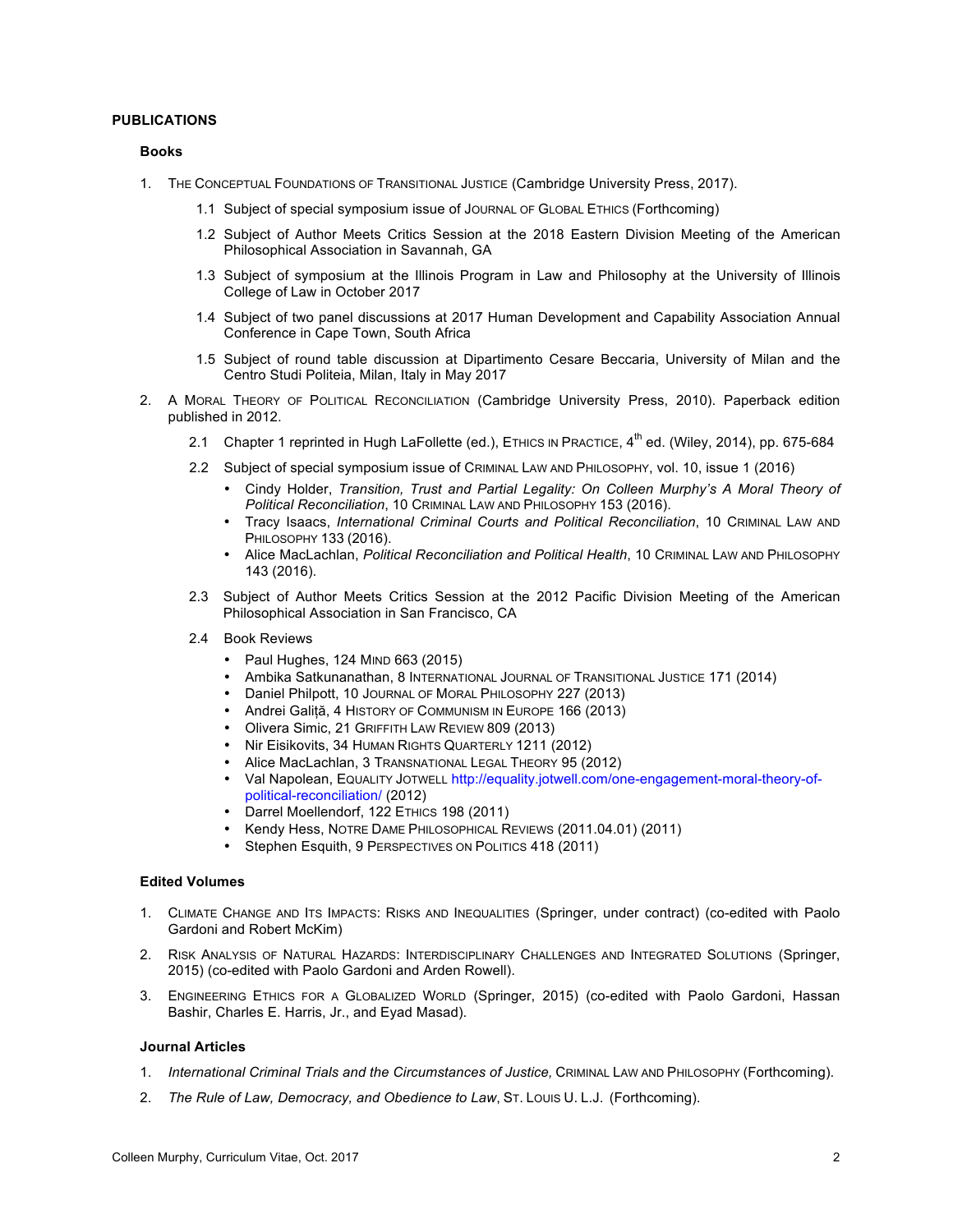- 3. *State Amends for Lawful Harm Doing*, 7 OÑATI SOCIO-LEGAL SERIES 547 (2017) (with Jennifer Robbennolt and Lesley Wexler).
- 4. *Reliability-based Capability Approach: A System Reliability Formulation for the Capability Approach*, RISK ANALYSIS, DOI: 10.1111/RISA.12843 (2017) (with Armin Tabandeh and Paolo Gardoni).
- 5. *Understanding Engineers' Responsibilities: A Prerequisite to Designing Engineering Education*, SCIENCE AND ENGINEERING ETHICS, DOI: 10.1007/S11948-017-9949-4 (with Paolo Gardoni).
- 6. *Political Reconciliation, the Rule of Law, and Truces*, 13 JOURNAL OF GLOBAL ETHICS 28 (2017).
- 7. *A Reply to Critics*, 10 CRIMINAL LAW AND PHILOSOPHY 165 (2016).
- 8. *Political Reconciliation, Jus Post Bellum and Asymmetric Conflict*, 62 THEORIA 43 (2015).
- 9. *Reconciliation*, STANFORD ENCYCLOPEDIA OF PHILOSOPHY (Summer 2015 Edition), Edward N. Zalta (ed.), http://plato.stanford.edu/archives/sum2015/entries/reconciliation/ (with Linda Radzik).

Translated into Serbian: http://www.recom.link/sr/pomirenje-stanford-encyclopedia-philosophy/

- 10. *Differentiating Moral Duties: a Response to 'Valuing Foreign Lives*,' 2015 UNIVERSITY OF ILLINOIS LAW REVIEW SLIP OPINIONS 5, http://www.illinoislawreview.org/wp-content/uploads/2015/04/Murphy.pdf.
- 11. *A Scale of Risk*, 34 RISK ANALYSIS 1208 (2014) (with Paolo Gardoni)*.*
- 12. *The Responsibilities of Engineers*, 20 SCIENCE AND ENGINEERING ETHICS 519 (2014) (with Justin Smith and Paolo Gardoni).
- 13. *Evaluating the Source of the Risks Associated with Natural Events*, 17 RES PUBLICA 125 (2011) (with Paolo Gardoni).
- 14. *Classification and Moral Evaluation of Uncertainties in Engineering Modeling*, 17 SCIENCE AND ENGINEERING ETHICS 553 (2011) (with Paolo Gardoni and Charles E. Harris, Jr.).
- 15. *Assessing Capability Instead of Achieved Functionings in Risk Analysis*, 13 JOURNAL OF RISK RESEARCH. 137 (2010) (with Paolo Gardoni).
- 16. *Gauging the Societal Impacts of Natural Disasters Using a Capabilities-based Approach*, 34 DISASTERS: THE JOURNAL OF DISASTER STUDIES, POLICY AND MANAGEMENT 619 (2010) (with Paolo Gardoni).
- 17. *Capabilities-based Approach to Measuring the Societal Impacts of Natural and Man-made Hazards in Risk Analysis*, 10 AMERICAN. SOCIETY. OF CIVIL ENGINEERS (ASCE) NATURAL HAZARDS REVIEW. 29 (2009) (with Paolo Gardoni).
- 18. *The Acceptability and the Tolerability of Societal Risks: A Capabilities-based Approach*, 14 SCIENCE AND ENGINEERING ETHICS 77 (2008) (with Paolo Gardoni).
- 19. *Recovery from Natural and Man-Made Disasters as Capabilities Restoration and Enhancement*, 3 INTERNATIONAL JOURNAL OF SUSTAINABLE DEVELOPMENT AND PLANNING 1 (2008) (with Paolo Gardoni).
- 20. *Political Reconciliation, the Rule of Law, and Genocide*, 12 THE EUROPEAN LEGACY 853 (2007).
- 21. *Determining Public Policy and Resource Allocation Priorities for Mitigating Natural Hazards: A Capabilitiesbased Approach*, 13 SCIENCE AND ENGINEERING ETHICS 489 (2007) (with Paolo Gardoni).
- 22. *The Role of Society in Engineering Risk Analysis: A Capabilities-based Approach*, 26 RISK ANALYSIS 1073 (2006) (with Paolo Gardoni).
- 23. *Lon Fuller and the Moral Value of the Rule of Law*, 24 LAW AND PHILOSOPHY 239 (2005).

Reprinted in Larry May and Paul Morrow (eds.), PROCEDURAL JUSTICE (Ashgate Publishing, 2012).

#### **Book Chapters**

- 1. *Love and Political Reconciliation*, in Adrienne Martin (ed.), THE ROUTLEDGE HANDBOOK OF LOVE IN PHILOSOPHY (Routledge: forthcoming).
- 2. *Deliberative Democracy and Agency: Linking Transitional Justice and Development*, in Lori Keleher and Stacy J. Kosko (eds.), AGENCY AND DEMOCRACY IN DEVELOPMENT ETHICS (Cambridge University Press, forthcoming).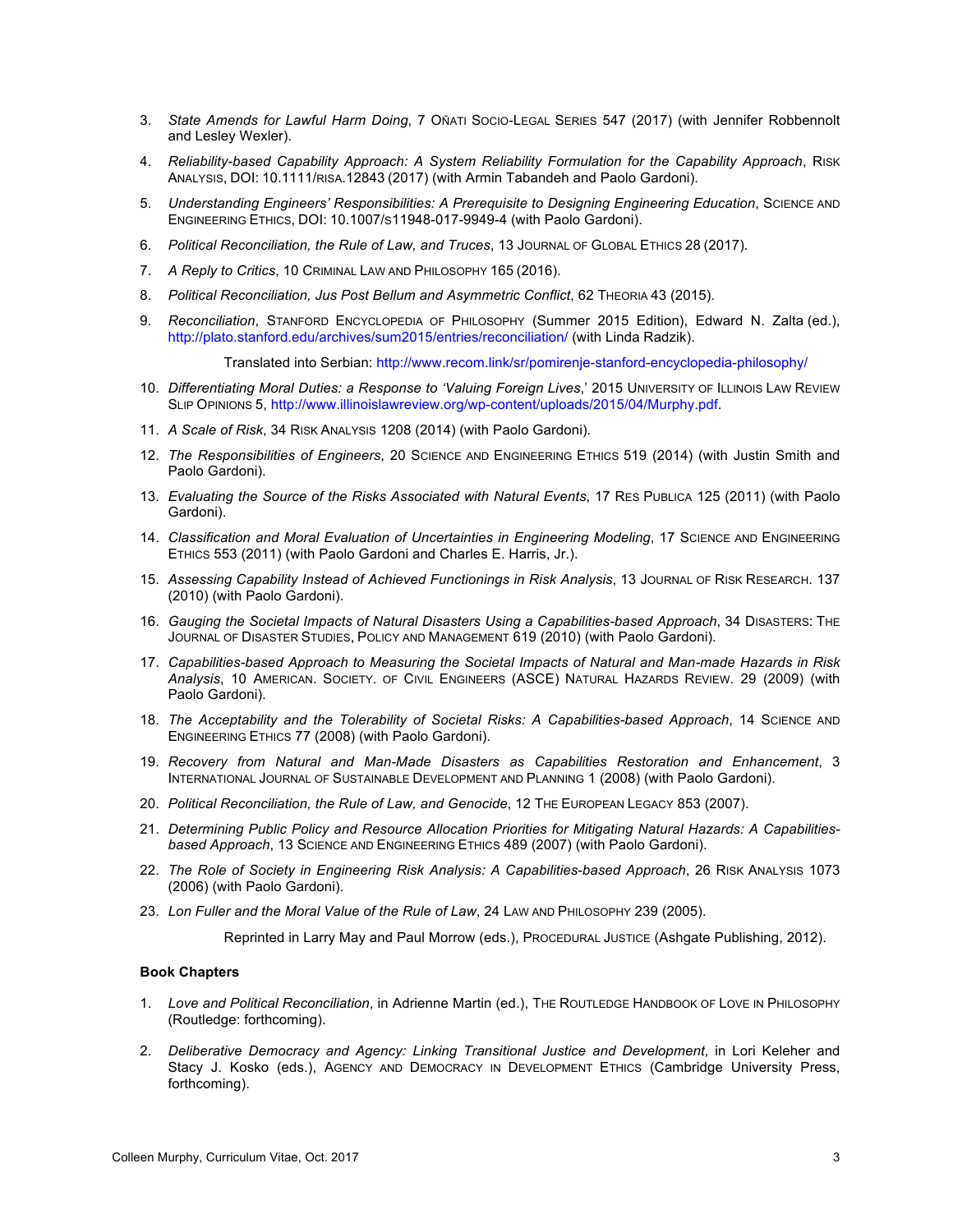- 3. *Transitional Justice: A Conceptual Map*, in Krushil Watene and Jay Drydyk (eds.)*,* THEORIZING JUSTICE: NOVEL INSIGHTS AND FUTURE DIRECTIONS (Rowman & Littlefield, 2016), pp. 33-50.
- 4. *Risk Analysis of Natural Hazards: Interdisciplinary Challenges and Integrated Solutions*, in Paolo Gardoni, Colleen Murphy, and Arden Rowell (Eds.), RISK ANALYSIS OF NATURAL HAZARDS (Springer, 2016), pp. 1-7 (with Paolo Gardoni and Arden Rowell).
- 5. *Introduction*, in Colleen Murphy, Paolo Gardoni, Hassan Bashir, Charles E. Harris Jr., and Eyad Masad (Eds.), ENGINEERING ETHICS IN A GLOBALIZED WORLD (Springer, 2015), pp. 1-11 (with Paolo Gardoni, Hassan Bashir, Charles E. Harris Jr., and Eyad Masad).
- 6. *Nuclear Power, Capability Approach and the Developing World*, in Behnam Taebi and Sabine Roeser (eds.), ETHICS OF NUCLEAR ENERGY: RISK, JUSTICE AND DEMOCRACY IN THE POST-FUKUSHIMA ERA (Cambridge University Press, 2015), pp. 216-230 (with Paolo Gardoni).
- 7. *Transitional Justice, Retributive Justice and Accountability for Wrongdoing*, in Claudio Corradetti, Nir Eisikovits and Jack Rotondi (eds.), THEORIZING TRANSITIONAL JUSTICE (Ashgate Publishing, 2015), pp. 59-68.
- 8. *Jus Post Bellum and Political Reconciliation*, in Elizabeth Edenberg and Larry May (eds.), JUS POST BELLUM AND TRANSITIONAL JUSTICE (Cambridge University Press, 2014), pp. 305-325 (with Linda Radzik).
- 9. *Political Reconciliation, Punishment and Grudge Informers*, in Alice MacLachlan and C.A. Speight (eds.), IN THE WAKE OF CONFLICT: JUSTICE, RESPONSIBILITY AND RECONCILIATION (Springer, 2013), pp. 117-132.
- 10. *Design, Risk, and Capabilities*, in Jeroen van den Hoven and Illse Oosterlaken (eds.), HUMAN CAPABILITIES, TECHNOLOGY, AND DESIGN (Springer, 2012), pp. 173-188 (with Paolo Gardoni).
- 11. *The Capability Approach in Risk Analysis*, in Sabine Roeser, Rafaela Hillerbrand, Per Sandin and Martin Peterson (eds.), HANDBOOK ON RISK THEORY (Springer, 2011), pp. 979-997 (with Paolo Gardoni).
- 12. *Political Reconciliation and International Criminal Trials*, in Larry May and Zach Hoskins (eds.), INTERNATIONAL CRIMINAL LAW AND PHILOSOPHY (Cambridge University Press, 2010), pp. 224-244.
- 13. *Political Reconciliation, the Rule of Law, and Post-traumatic Stress Disorder*, in Nancy Nyquist Potter (ed.), TRAUMA, TRUTH, AND RECONCILIATION: HEALING DAMAGED RELATIONSHIPS (Oxford University Press, 2006), pp. 83-110.

## **Short Encyclopedia Entries**

- 1. "Amnesty," in Hugh LaFollette (ed.), INTERNATIONAL ENCYCLOPEDIA OF ETHICS (Wiley-Blackwell, 2013), http://onlinelibrary.wiley.com/doi/10.1002/9781444367072.wbiee707/abstract.
- 2. "Reconciliation," in Hugh LaFollette (ed.), INTERNATIONAL ENCYCLOPEDIA OF ETHICS (Wiley-Blackwell, 2013), http://onlinelibrary.wiley.com/doi/10.1002/9781444367072.wbiee538/abstract.
- 3. "Truth Commissions," in Hugh LaFollette (ed.), INTERNATIONAL ENCYCLOPEDIA OF ETHICS (Wiley-Blackwell, 2013), http://onlinelibrary.wiley.com/doi/10.1002/9781444367072.wbiee446/abstract.
- 4. "Larry May," in Deen Chatterjee (ed.), ENCYCLOPEDIA OF GLOBAL JUSTICE, Part 13 (Springer, 2011), pp. 686- 688.
- 5. "Transitional Justice," in Deen Chatterjee (ed.), ENCYCLOPEDIA OF GLOBAL JUSTICE, Part 20 (Springer, 2011), pp. 1089-1091.
- 6. "Truth Commissions," in Deen Chatterjee (ed.), ENCYCLOPEDIA OF GLOBAL JUSTICE, Part 20 (Springer, 2011), pp. 1096-1098.

#### **Book Reviews**

- 1. Review of Ariel Colonomos, SELLING THE FUTURE. ETHICS & INTERNATIONAL AFFAIRS (Forthcoming).
- 2. Review of Paul Gowder, THE RULE OF LAW IN THE REAL WORLD. TULSA LAW REVIEW (Forthcoming).
- 3. Review of Nick Smith, JUSTICE THROUGH APOLOGIES: REMORSE, REFORM, AND PUNISHMENT. NOTRE DAME PHILOSOPHICAL REVIEWS (2015.04.17).
- 4. Review of Larry May, GLOBAL JUSTICE AND DUE PROCESS. 11 JOURNAL OF MORAL PHILOSOPHY 237 (2014).
- 5. Review of Daniel Philpott, JUST AND UNJUST PEACE: AN ETHIC OF POLITICAL RECONCILIATION. 123 ETHICS 577 (April 2013).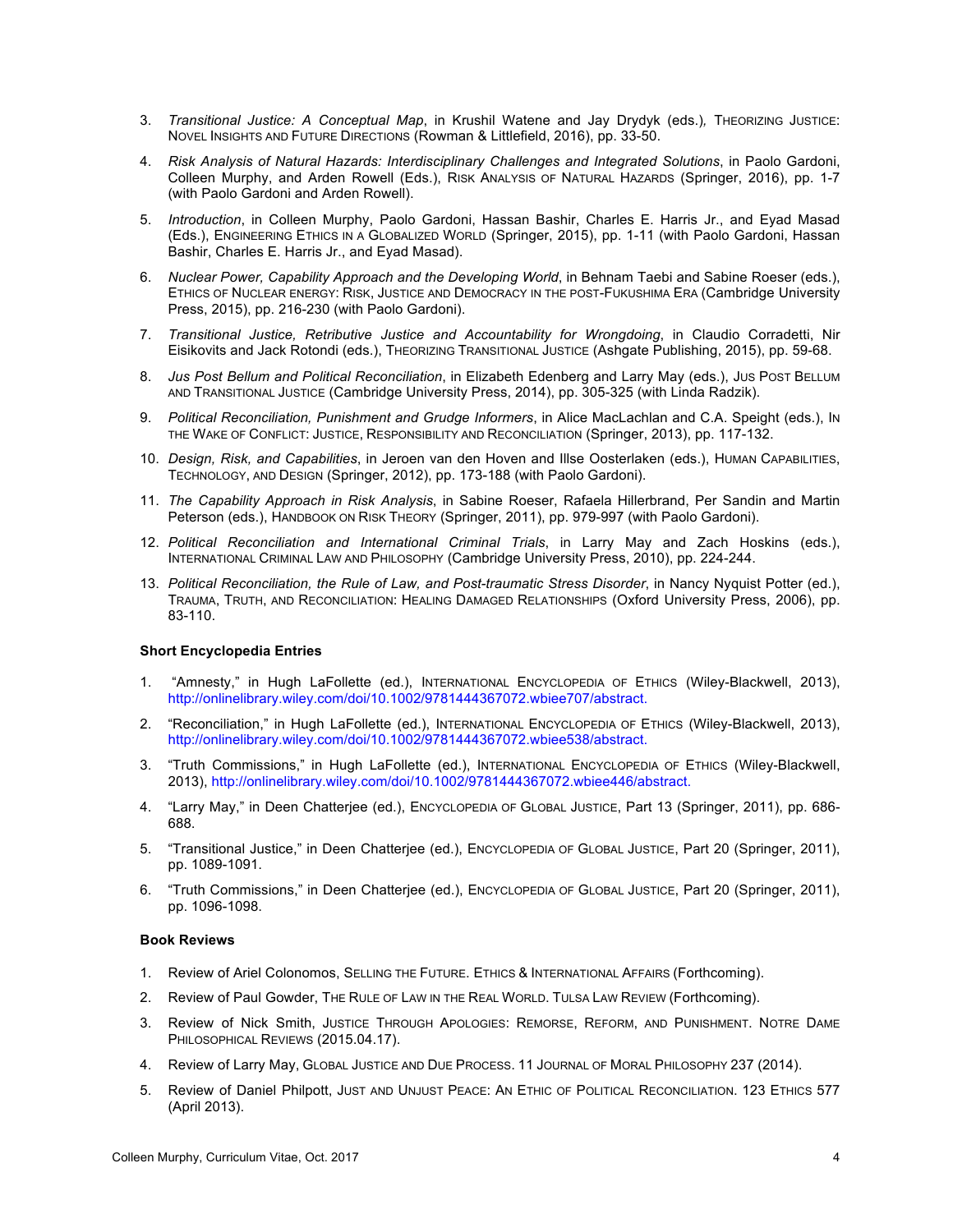- 6. Review of Martha Nussbaum, THE NEW RELIGIOUS INTOLERANCE. NOTRE DAME PHILOSOPHICAL REVIEWS (2012.09.06).
- 7. Review of William J. Talbot, HUMAN RIGHTS AND HUMAN WELL-BEING. NOTRE DAME PHILOSOPHICAL REVIEWS (2011.07.09).
- 8. Review of by Stephen L. Esquith, The POLITICAL RESPONSIBILITIES OF EVERYDAY BYSTANDERS. 9 PERSPECTIVES ON POLITICS 702 (2011).
- 9. Review of Francois du Bois and Antje du Bois-Pedain (eds.), JUSTICE AND RECONCILIATION IN POST-APARTHEID SOUTH AFRICA. 40 PHILOSOPHICAL PAPERS 149 (2011).

#### **Other Online Publications**

- 1. *The Nexus among Peace, Justice and Human Rights*, Symposium on THE THIN JUSTICE OF INTERNATIONAL LAW by Steven Ratner, JAMES G STEWART BLOG (November 24, 2016) http://jamesgstewart.com/the-nexusamong-peace-justice-and-human-rights/.
- 2. *What is Political Reconciliation? Reflections on Reconciliation after the Karadzic Trial*, RECOM (August 8, 2016) http://www.recom.link/political-reconciliation-reflections-reconciliation-karadzic-trial/.
- 3. *APA Member Interview,* AMERICAN PHILOSOPHICAL ASSOCIATION BLOG (July 22, 2016) http://blog.apaonline.org/2016/07/22/apa-member-interview-colleen-murphy/.
- 4. *Gender, Torture and Political Reconciliation,* PRAJNYA WEBLOG (June 26, 2016) https://keepingcount.wordpress.com/2016/06/26/nomoreimpunity-blog-symposium-1-gender-torture-politicalreconciliation/?utm\_source=dlvr.it&utm\_medium=twitter.
- 5. *Justice and Reconciliation*, SSRC BLOG: THE IMMANENT FRAME (Nov. 29, 2012) http://blogs.ssrc.org/tif/2012/11/29/justice-and-reconciliation/.
- 6. *Comments on David Miller's 'Territorial Rights*,' TERRITORY AND JUSTICE SYMPOSIA (July 2012), Cara Nine (ed.), http://eis.bris.ac.uk/~plcdib/territory.html.

#### **AWARDS AND HONORS**

- 1. Teacher Ranked as Outstanding by Students, **University of Illinois at Urbana – Champaign** (Spring 2013) (A recognition that is given to the top 10% of the faculty campus-wide based on students' evaluations)
- 2. Teacher Ranked as Excellent by Students, **University of Illinois at Urbana – Champaign** (Spring 2012, Spring 2013, Fall 2014, Spring 2015, Fall 2016, Spring 2017) (In recognition of excellent teaching and dedication to students)
- 3. Ray A. Rothrock '77 Fellow, College of Liberal Arts, **Texas A&M University**, \$15,000 (2010 2011) (Award given annually to up to four newly promoted associate professors)
- 4. College of Liberal Arts Montague Scholar, **Texas A&M University**, \$6,500 (2009 2010) (Award given annually to one tenure-track professor in recognition of excellence in undergraduate teaching)
- 5. Rising Scholar, College of Arts and Letters, **University of Notre Dame** (Nov. 2005)
- 6. Finalist, Dockweiler Award, **University of Notre Dame** (May 1997) (Outstanding Senior Thesis in Philosophy)

## **FELLOWSHIPS**

- 1. Associate, Center for Advanced Study, **University of Illinois at Urbana - Champaign** (2013 2014)
- 2. Laurance S. Rockefeller Visiting Faculty Fellowship, University Center for Human Values, **Princeton University** (2010 - 2011)
- 3. External Faculty Fellowship, Center for Humanities Research, **Rice University** (fall 2010), declined
- 4. Summer Stipend, **National Endowment for the Humanities** (2008)
- 5. Participant, Summer Seminar on "Political Obligation, Democratic Legitimacy, and Human Rights," Directors: Andrew Altman and Christopher Heath Wellman, **National Endowment for the Humanities** (June - July 2005)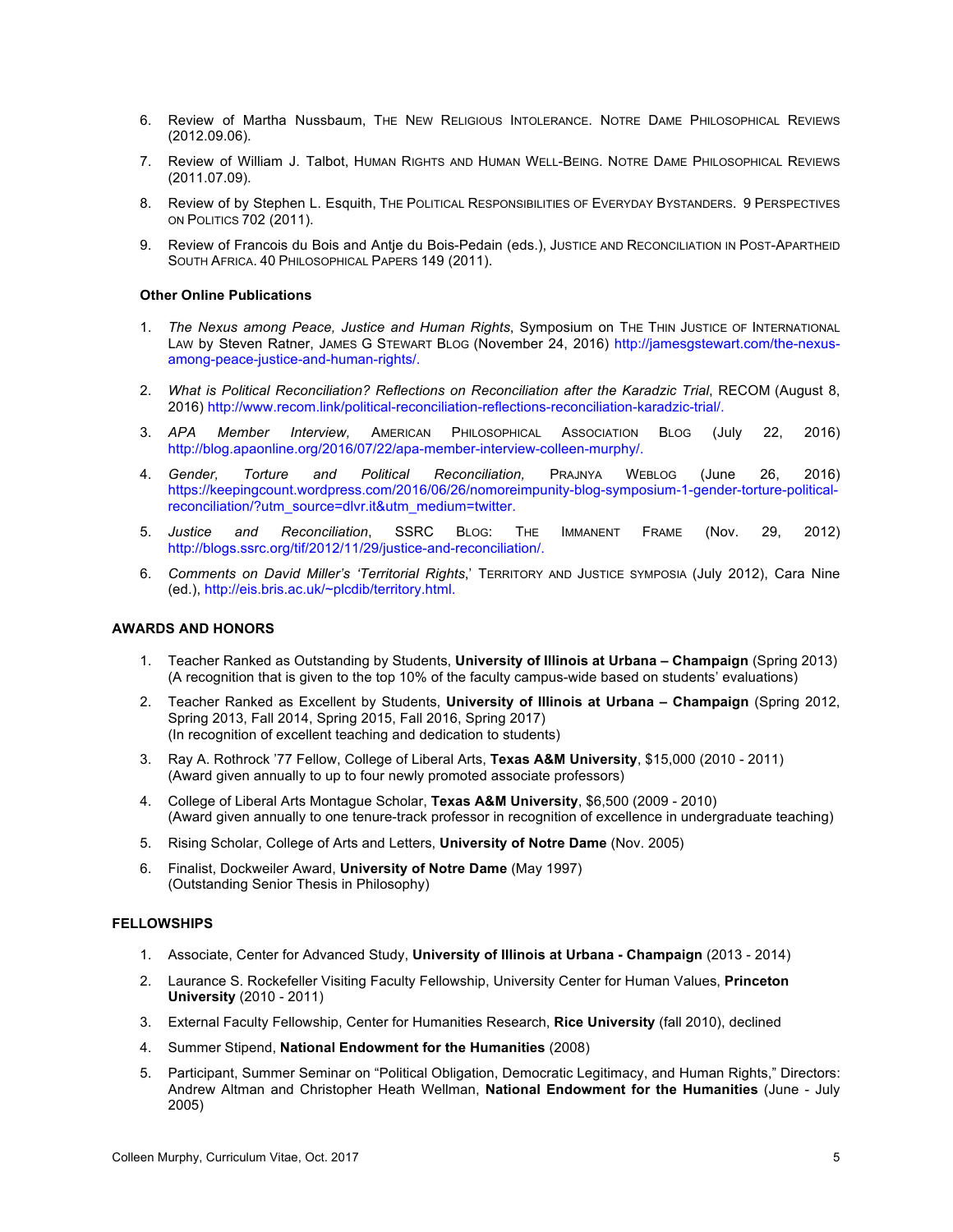- 6. Internal Faculty Fellowship, Melbern G. Glasscock Center for Humanities Research, **Texas A&M University** (spring 2008)
- 7. Stipendiary Fellowship, Melbern G. Glasscock Center for Humanities Research, **Texas A&M University** (Aug. 2004 - May 2005)
- 8. Graduate School Dissertation Completion Fellowship, **University of North Carolina - Chapel Hill** (2003 2004)
- 9. Henry Horace Williams Dissertation Fellowship, Department of Philosophy, **University of North Carolina - Chapel Hill** (Jan. - May 2003)
- 10. Henry Horace Williams Fellowship, Department of Philosophy, **University of North Carolina - Chapel Hill** (Sept. 1998 - Dec. 2002)
- 11. Finalist, Charlotte W. Newcombe Doctoral Dissertation Fellowship, **Woodrow Wilson National Fellowship Foundation** (2003 - 2004)

## **GRANTS**

(**24** grants for a total of **\$1,532,433** of funding)

- 1. Co-Principal Investigator (Co-PI), "System Dynamic Modeling of the Ecosystem-Infrastructure Interface," Award #W9132T-15-2-003, Army Corp of Engineers, Engineering Research and Development Center – Construction Engineering Research Laboratory (ERDC-CERL), **\$222,929** (March 2015 - Aug. 2016)
- 2. Faculty Organizer, "Women's Empowerment and International Development," Focal Point Grant, Graduate College, University of Illinois at Urbana-Champaign**, \$15,000** (2015 - 2016)
- 3. Conference Support Grant, International Programs and Studies, University of Illinois at Urbana-Champaign, **\$4,500** (2014 - 2015)
- 4. Conference Support Grant, College of Liberal Arts and Sciences, University of Illinois at Urbana-Champaign, **\$5,000** (2014 - 2015)
- 5. Co-Principal Investigator (Co-PI), "Changing World: Effects of Climate Change on Societal Risks," Research Thrust Development Program, Department of Civil and Environmental Engineering, University of Illinois at Urbana-Champaign, **\$20,000** (Feb. 2014 - May 2015)
- 6. Co-Principal Investigator (Co-PI), "Engineering Ethics, Justice and Policy in Societal Risk Management," Research Thrust Development Program, Department of Civil and Environmental Engineering, University of Illinois at Urbana-Champaign, **\$28,300** (Feb. 2013 - May 2014)
- 7. Events Grant, Illinois Program for Research in the Humanities (IPRH), University of Illinois at Urbana-Champaign, **\$2,000** (2013 - 2014)
- 8. Co-sponsorship Support, Center for Advanced Study, University of Illinois at Urbana-Champaign, **\$2,000** (2013 - 2014)
- 9. Principal Investigator (PI), "Professional Ethics in an Inter-civilizational Perspective: Towards a Joint East-West Approach," Qatar National Research Fund**,** NPRP 4 -1195 - 6 - 032, **\$534,883** (Sept. 2011 - May 2015)
- 10. Principal Investigator (PI), "US-Qatar Workshops: Engineering Ethics for a Globalized World," National Science Foundation (NSF), NSF Award #1066174/#1240693, **\$58,960** (June 2011 - May 2014)
- 11. Co-Principal Investigator (Co-PI), "Applied Ethics," College of Liberal Arts Strategic Development Fund, Texas A&M University**, \$44,095** (June 2011 - Dec. 2011)
- 12. Principal Investigator (PI), "Development of a Taxonomy of Acceptable and Tolerable Risk," National Science Foundation (NSF), NSF Award #0926025/#126083, **\$304,518** (Sept. 2009 - Aug. 2013)
- 13. Co-Principal Investigator (Co-PI), "Development of a Pilot Graduate Course in Engineering Ethics," National Science Foundation (NSF), NSF Award #0832861, **\$254,748** (Sept. 2008 - Aug. 2011)
- 14. Publication Support Grant, Melbern G. Glasscock Center for Humanities Research, Texas A&M University, **\$1,000** (Oct. 2009)
- 15. Scholarly and Creative Activities Enhancement Grant, Office of the Vice-President for Research, Texas A&M University, **\$10,000** (Aug. 2008)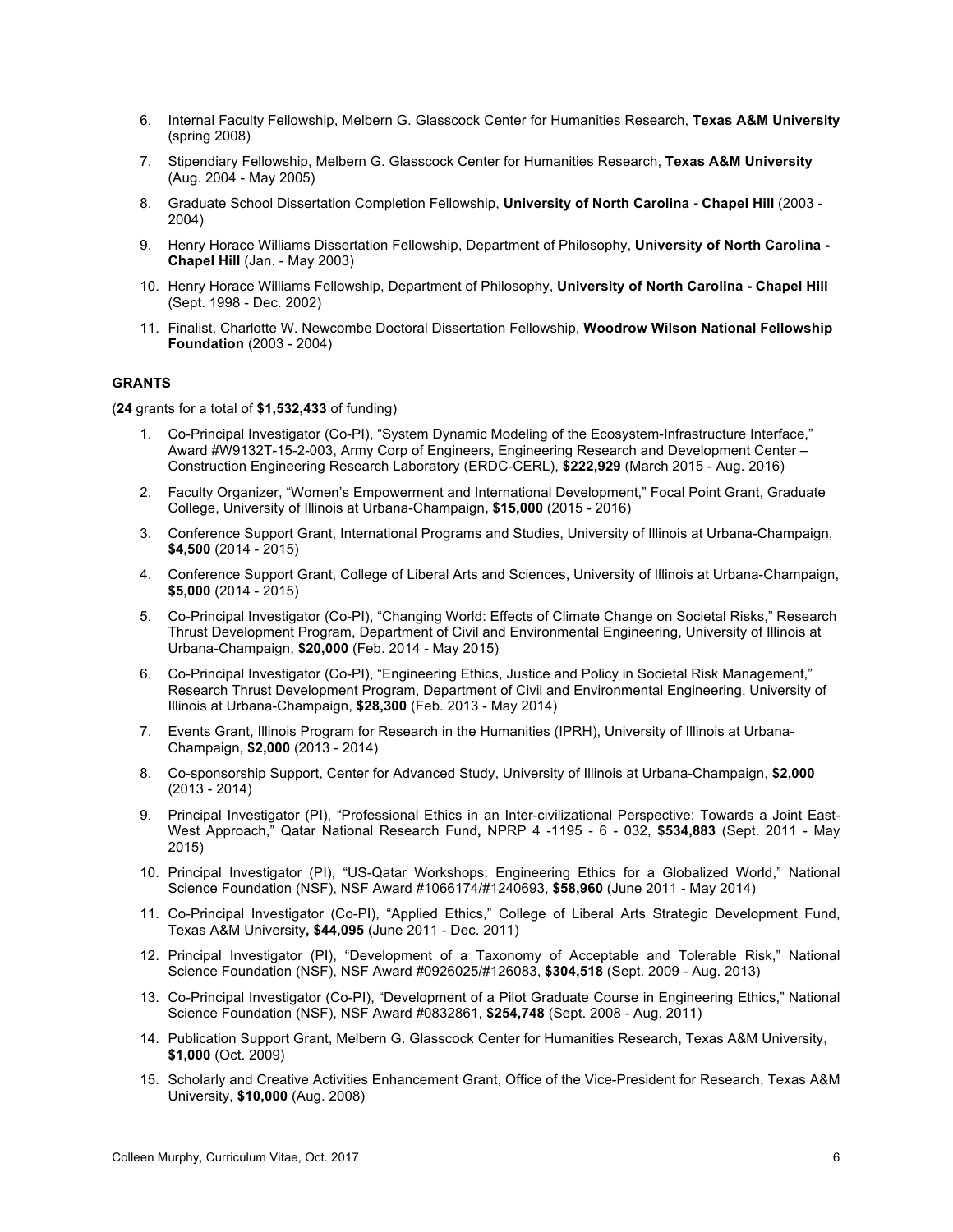- 16. Faculty Research Enhancement Grant, College of Liberal Arts, Texas A&M University, **\$5,000** (Aug. 2007)
- 17.-20. International Research-related Travel Grant, College of Liberal Arts, Texas A&M University, **\$750** (Dec. 2009, Aug. 2007, June 2006, and July 2005)
- 21. Instructional Technology Innovation Grant, College of Liberal Arts, Texas A&M University, **\$3,000** (June 2007)
- 22. Course Curriculum Development Grant, Honors Programs, Texas A&M University, **\$2,000** (Aug. 2005)
- 23. Scholarly and Creative Activities Enhancement Grant, Office of the Vice-President for Research, Texas A&M University, **\$10,000** (June 2005)
- 24. Stipendiary Fellowship, Melbern G. Glasscock Center for Humanities Research, Texas A&M University, **\$1,500** (Aug. 2004 - May 2005)

# **PRESENTATIONS**

**Invited talks** (\*part of small workshop)

# **Australia**

- − **Bond University** Faculty of Law (2017)
- − **Macquarie University** Law School and The Centre for Agency, Values and Ethics (2017)
- − **Melbourne Law School** (2017)
- − **University of Sydney** Julius Stone Institute of Jurisprudence (2017)

#### Canada

- − **McMaster University** Center for Peace Study (\*2017) Department of Philosophy (2018)
- − **McGill University** Faculty of Law (\*2005)
- − **University of Toronto** Centre for Ethics (\*2009)
- − **York University** Osgoode Hall Law School (2011, \*2016) Department of Philosophy (2011)

## Italy

- − **Centro Studi Politeia** (2017)
- − **University of Milan** Dipartimento "Cesare Beccaria" (2017)
- − **University of Pisa** Department of Energy, Systems, Territory and Constructions Engineering (DESTEC) (2014)

#### **Netherlands**

- − **3.TU Centre for Ethics** (\*2016, keynote)
- − **Delft University of Technology**  Department of Philosophy (\*2006, \*2010, 2016, \*2016)
- − **Eindhoven University of Technology** Department of Philosophy and Ethics (2016)
- − **University of Twente**  Department of Philosophy (2016)

#### New Zealand

- − **Massey University**  Department of Philosophy (2017)
- − **University of Otago** Department of Philosophy (2017)

# Slovenia

− **University of Ljubljana, University of Maribor** and **The Slovenian Society for Analytic Philosophy** Bled Conference on Ethics (\*2018)

#### South Africa

− **University of Cape Town** Department of Philosophy (2017) Philosophy Society (2017)

#### United Kingdom

- − **King's College London** The Yeoh Tiong Lay Centre for Politics, Philosophy & Law (\*2016)
- − **Queen's University Belfast**  School of Politics, International Studies & Philosophy (\*2013)

## United States

- − **Binghamton University**  Program in Philosophy, Politics, and Law (2017)
- − **Claremont McKenna College** Department of Philosophy (2004, 2017)
- − **Illinois State University** Department of Philosophy (2016)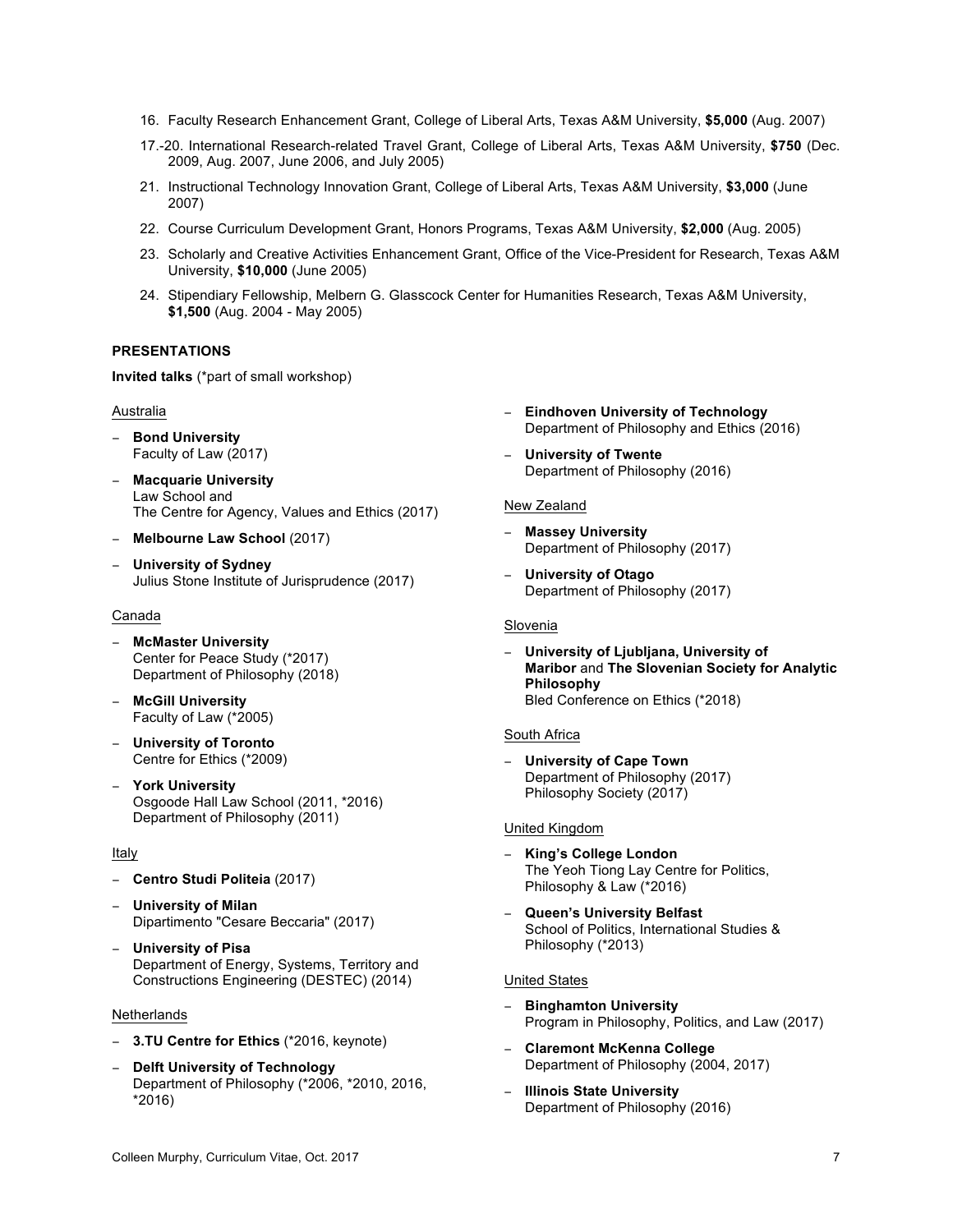- − **Illinois Wesleyan University**  Department of Philosophy (2014)
- − **Georgetown University**  Institute for the Study of Markets and Ethics (\*2017)
- − **Georgia Institute of Technology** Sam Nunn School of International Affairs (2006)
- − **Georgia State University** The Jean Beer Blumenfeld Center for Ethics (\*2017)
- − **Middlebury College** Department of Philosophy (2004)
- − **New York University School of Law**  Institute for International Law & Justice and the Center for Human Rights and Global Justice (\*2011)
- − **Ohio State University** Department of Philosophy & Mershon Center (2012)
- − **Oregon State University** School of Civil and Construction Engineering (2013)
- − **Princeton University** Department of Civil & Environmental Engineering (2011) University Center for Human Values (2010, \*2011)
- − **Skidmore College**  Department of Philosophy and Religion (2015)
- − **Stanford Law School** (\*2016)
- − **Texas A&M University** Department of Philosophy (2004) Glasscock Center for Humanities Research (2006, 2008)
- − **University of Arkansas at Little Rock** Department of Philosophy (2017)
- − **University of Illinois at Urbana-Champaign** College of Law (2014, \*2017) Department of Philosophy (2011) Department of Political Science (2014)

#### **Conference presentations** (\*invited)

− **American Philosophical Association**

# Eastern Division Meeting Author for Author Meets Critics Session (\*2018) Commentator (\*2009)

# Central Division Meeting

Author for Author Meets Critics Session (\*2019) APA Committee on Law and Philosophy (\*2017) Society for the Philosophic Study of Genocide and the Holocaust (2003, 2008) Commentator (\*2007, \*2012, \*2015)

Illinois Program for Research in the Humanities (\*2012, \*2013) The Initiative in Holocaust, Genocide & Memory Studies (\*2012) ACDIS (2015) Women & Gender in Global Perspectives (\*2015)

- − **University of Michigan Law School** (\*2017)
- − **University of Minnesota-Duluth** Center for Ethics and Public Policy (2008)
- − **University of Minnesota Law School** Robina Institute on Criminal Law and Criminal Justice (\*2015)
- − **University of North Carolina – Greensboro** Department of Philosophy (\*2008)
- − **University of Notre Dame** Department of Philosophy (2005, 2011) Department of Philosophy (\*2011) Joan B. Kroc Institute for International Peace Studies (2003, 2006, \*2010, 2011)
- − **University of Richmond** Department of Philosophy (\*2017)
- − **University of South Florida** Department of Philosophy (2013)
- − **University of Texas at Austin School of Law**  Law and Philosophy Program (2013)
- − **University of Wisconsin at Madison** The Institute for Regional and International Studies (\*2006, plenary)
- − **University of Utah** S.J. Quinney College of Law (2014) Department of Philosophy (2006)
- − **University of Virginia** Institute for Practical Ethics and Public Life & Program in Political Philosophy, Policy, and Law (\*2015)
- − **Vanderbilt University**  Department of Philosophy (\*2011)

# Pacific Division Meeting

Author for Author Meets Critics Session (\*2012) Committee on International Cooperation (\*2007) Committee on Philosophy and Medicine (\*2015) Commentator (\*2004)

- − **Association for the Advancement of**
- − **Philosophy and Psychiatry** (2004)
- − **Association for Legal and Social Philosophy** (2006)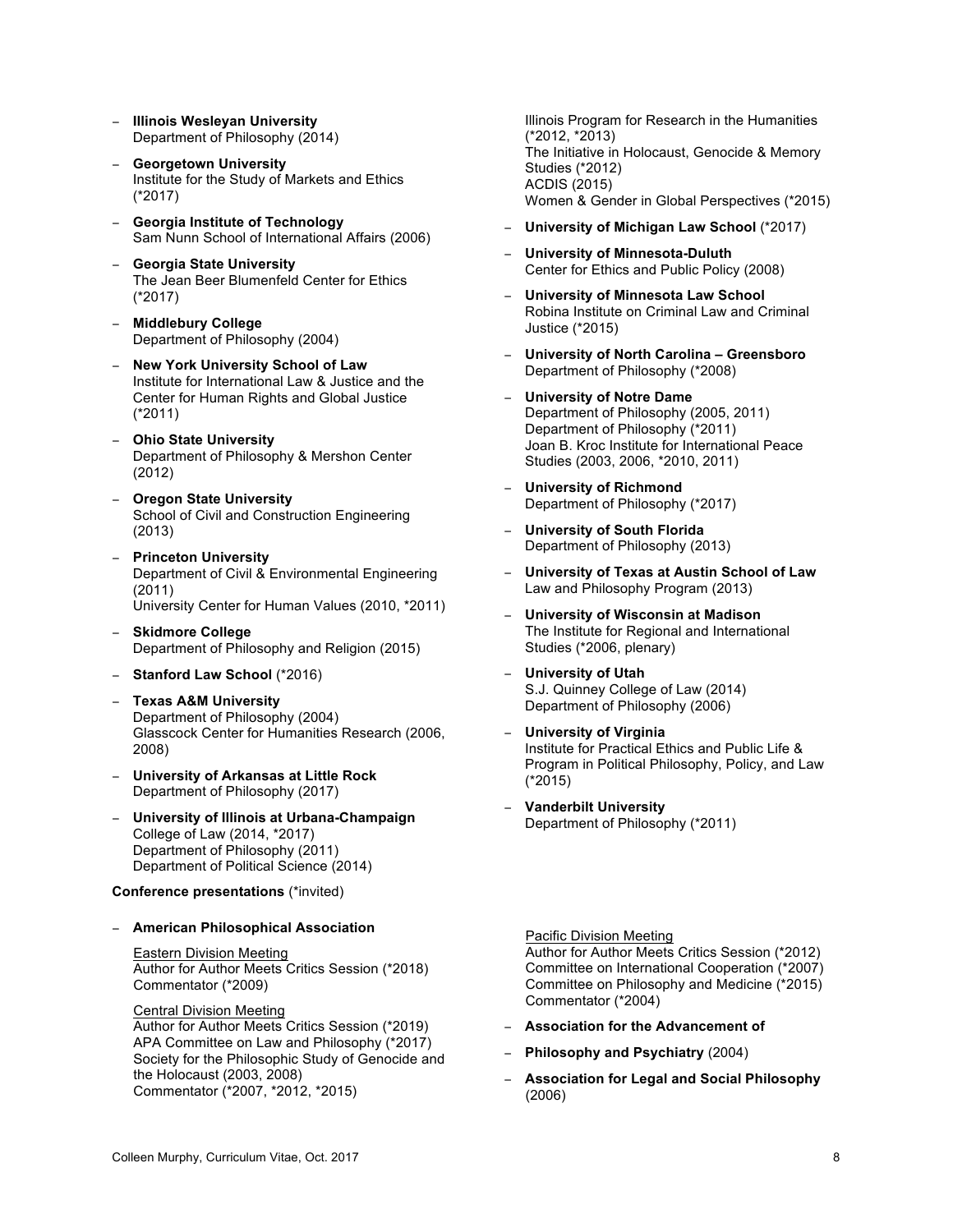- − **Association for Moral Education** (2004)
- − **Association for Political Theory** (2009, 2014)
- − **Association for Practical and Professional Ethics** (\*2010)
- − **Australasian Society of Legal Philosophy**  (\*2017 keynote)
- − **Human Development and Capability Association** (2009, \*2017)
- − **International Institute of Electrical and Electronics Engineers (IEEE)** (2014)
- − **International Political Science Association** (2003)
- − **International Conference on Applications of Statistics and Probability in Civil Engineering (ICASP)** (2011)

## **TEACHING EXPERIENCE**

#### University of Illinois at Urbana-Champaign

#### *Undergraduate*

- 1. Transitional Justice (LAW)
- 2. Ethics and Social Policy (PHIL)
- 3. Biomedical Ethics (PHIL)
- 4. Current Controversies (PHIL)
- 5. Social Philosophy (PHIL)
- 6. Philosophy of Law and the State (PHIL)

#### *Graduate*

- 7. Regulating Risks (LAW)
- 8. Transitional Justice (LAW)
- 9. Seminar in Social Philosophy (PHIL)
- 10. Gender Relations in International Development (WGGP)

#### Texas A&M University

#### *Undergraduate*

- 1. Contemporary Moral Issues (PHIL)
- 2. Social and Political Philosophy (PHIL)
- 3. Philosophy of Law (PHIL)
- 4. Medical Ethics (PHIL)
- 5. Professional Ethics (PHIL)

## *Graduate*

- 6. Philosophy of Law (PHIL)
- 7. Seminar in Ethics and Value Theory: International Ethics (PHIL)
- 8. Seminar in Applied Philosophy: Engineering Ethics (PHIL)

#### **SERVICE**

# **To the Profession**

- American Philosophical Association
	- − Chair, Central Division Meeting Program Committee (2018)
	- − Member, Committee on Philosophy and Law (2017 2020)
	- − Member, Committee on the Status of Women (2014 2017)
- National Institute for Engineering Ethics
- − **International Conference on Vulnerability and Risk Analysis and Management (ICVRAM)** (2011)
- − **International Development Ethics Association**  (2009)
- − **IVR World Congress of Philosophy of Law and Social Philosophy** (2007)
- − **Midwest Experimental and Theoretical Association Conference** (\*2016 *keynote)*
- − **Midwest Political Science Association** (2010)
- − **North American Society for Social Philosophy** (2003, 2006)
- − **Society for Applied Philosophy** (2005, 2010, 2016)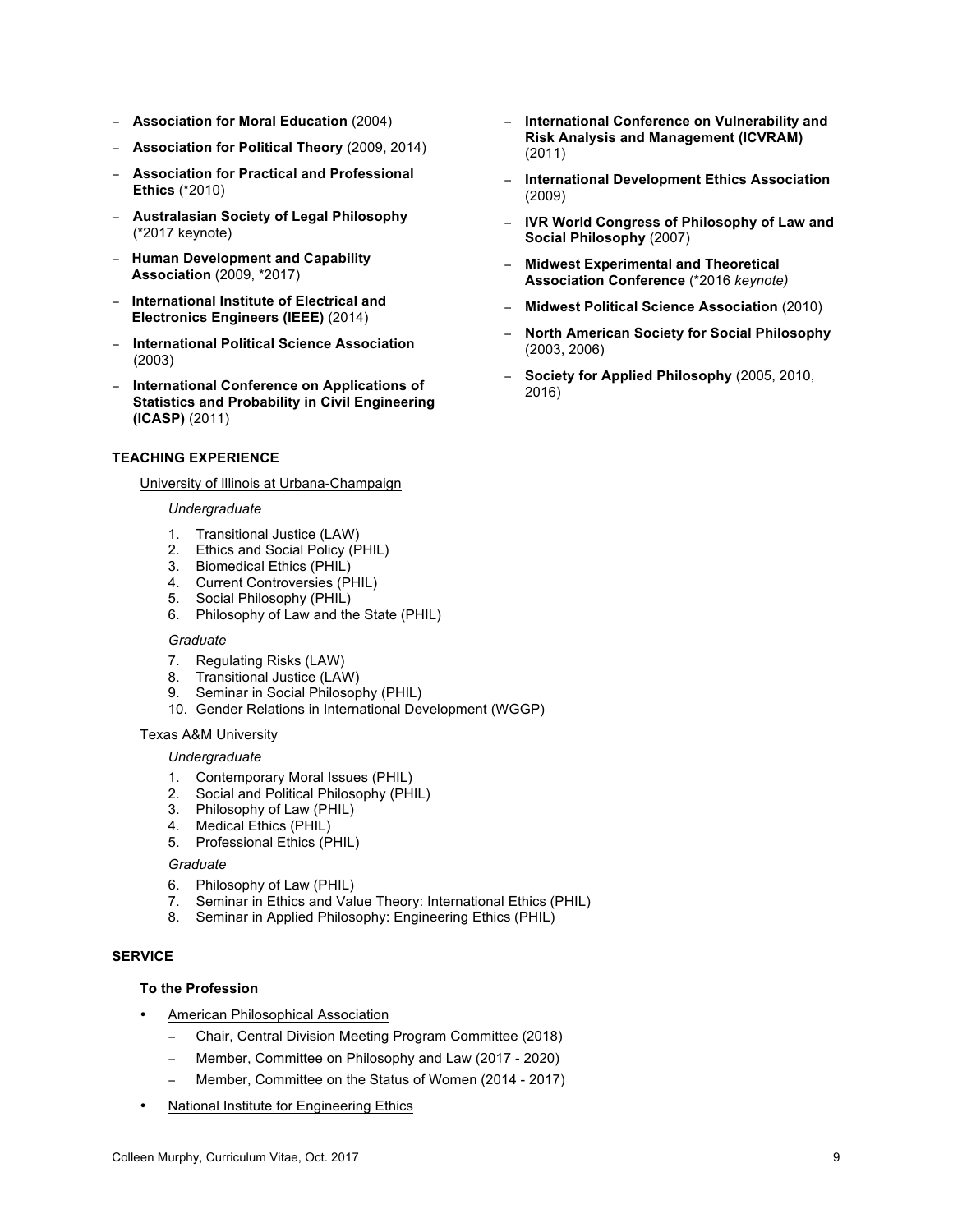- − Member, Executive Board (2014 2017)
- Editorial Board
	- − *The International Library of Ethics Law and Technology* (ELTE) Book Series, Springer (2016 present)
	- − *Sustainable and Resilient Infrastructure Journal* (2016 present)
- **Editor** 
	- − *The International Library of Ethics Law and Technology* (ELTE) Book Series, Springer (2013 2016)
- Associate Editor
	- − *Journal of Moral Philosophy* (2015 present)
	- − *Springer Encyclopedia of Global Justice* (Springer, 2011)
- Conference Organization
	- − Co-chair, Organizing Committee, International Workshop on Climate Change and its Impact: Risks and Inequalities, University of Illinois at Urbana-Champaign, Urbana, IL, March 2015
	- − Co-chair, Organizing Committee, International Conference on the Societal Risk Management of Natural Hazards (ICSRM), University of Illinois at Urbana-Champaign, Urbana, IL, April 2014
	- − Chair, Organizing Committee, International Workshop on Engineering Ethics for a Globalized World (EGW12), University of Illinois at Urbana-Champaign, Urbana, IL, Oct. 2012
	- − Chair, Organizing Committee, International Workshop on Engineering Ethics for a Globalized World (EGW11), Texas A&M University at Qatar, Doha, Qatar, Oct. 2011
	- − Member, Program Committee, 2014 Conference of the Association for Political Theory, University of Wisconsin-Madison, Madison, WI Oct. 2014
	- − Member, Program Committee, 2014 IEEE International Symposium on Ethics in Engineering, Science, and Technology, Chicago IL, May 2014
	- − Member, Program Committee, 2010 Conference of the Association for Political Theory, Reed College, Portland, OR, Oct. 2010
	- − Organizer, Session on Women Do History of Philosophy Recent Scholarship, APA Committee on the Status of Women, American Philosophical Association, Eastern Division, Washington DC, Jan. 2016
	- − Organizer, Special Session on Political Reconciliation and Transitional Justice, Committee on International Cooperation, American Philosophical Association, Pacific Division, San Francisco, CA, April 2007
- Journal Referee
	- − Canadian Journal of Philosophy
	- Ethics, Policy & Environment
	- − Feminist Economics
	- − Hypatia
	- − Imprints: Egalitarian Theory and Practice
	- − International Journal of Transitional Justice
	- − Journal of Applied Philosophy
	- − Journal of Global Ethics
	- − Journal of Law and Religion
	- − Journal of Moral Philosophy
	- − Journal of Political Philosophy
	- − Journal of Politics
	- − Journal of Professional Issues in Engineering Education and Practice
	- − Journal of Risk Research
	- − Journal of Social Philosophy
	- − Kennedy Institute of Ethics Journal
- Manuscript Referee
	- − Acumen
	- − Cambridge University Press
	- − Columbia University Press
- Law & Philosophy
- − Macquarie Law Journal
- − Monist
- − Nous
- − Peace and Change
- − PHILOSOPHIA, Philosophical Quarterly of Israel
- − Politics, Philosophy & Economics
- − Political Studies
- − Res Publica
- Science and Engineering Ethics
- − Social Philosophy Today
- − Social Policy and Society
- − Social Theory and Practice
- − Sustainable and Resilient Infrastructure
- − Theoria
- − University of Toronto Law Journal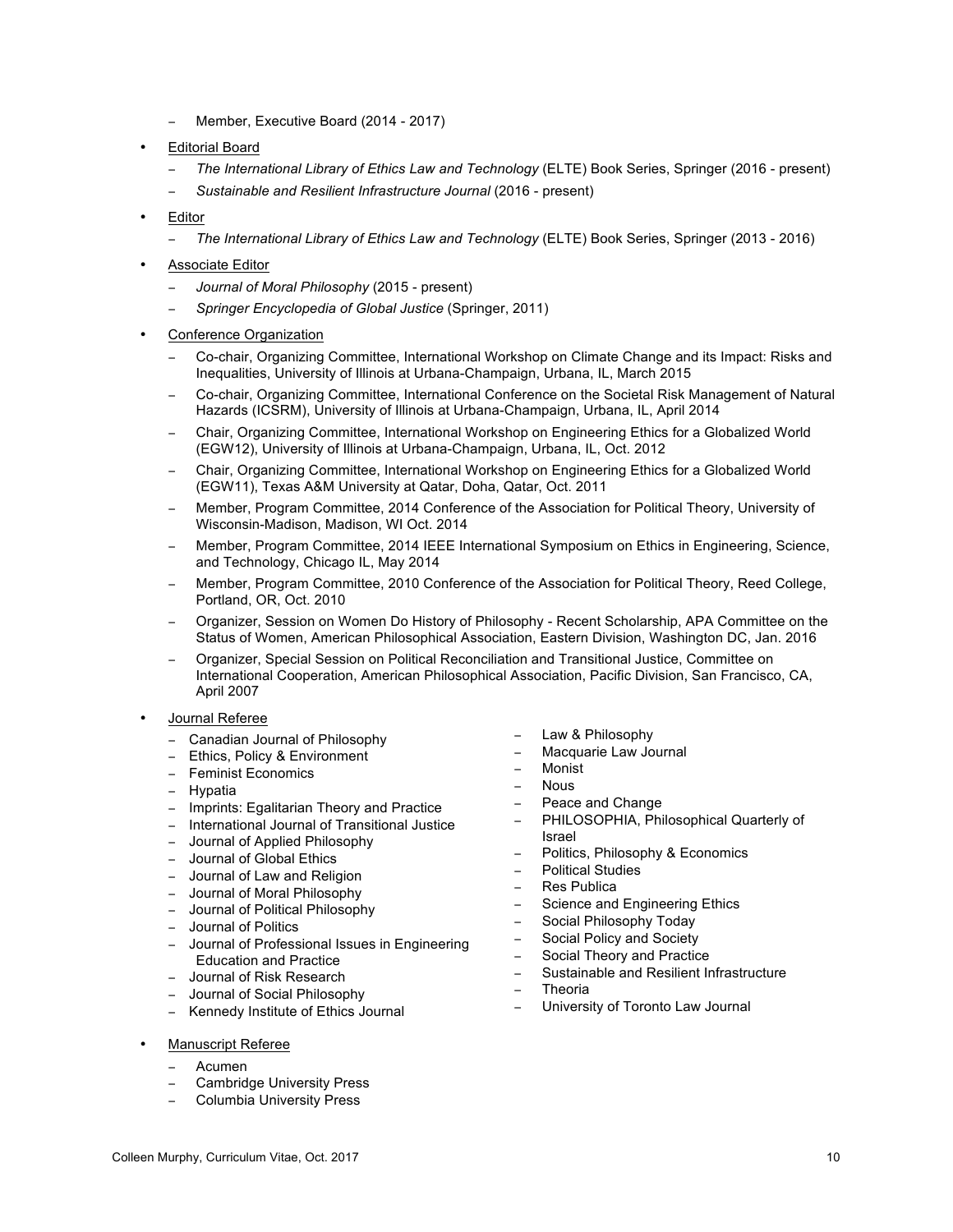- − Georgia Press
- − Longman Publishers
- Oxford University Press
- **Polity**
- − Routledge
- − Springer
- Temple University Press
- University of Chicago Press
- University of Toronto Press
- Grant referee
	- − Marsden Fund Council of New Zealand
	- − National Science Foundation of the United States
	- − Netherlands Organisation for Scientific Research (NWO, the Dutch Research Council)
	- − Social Sciences and Humanities Research Council of Canada
	- − University of Missouri Research Board

#### **To University of Illinois at Urbana-Champaign**

- Office of the Chancellor
	- − Member, Search Committee, Associate Chancellor for Diversity (2015 2016)
- Offices of the Chancellor and of the Provost
	- − Member, Gender Equity Council (2013 2017)
- Office of the Provost
	- − Member, Council for Learning Outcomes Assessment (Spring 2016 2020)
	- − Member, Ad Hoc Committee, College of Education (2015 2016)
	- − Member, Search Committee, Vice Provost for International Affairs and Global Strategies (2013 2014)
	- − Member, Ad Hoc Committee, Humanities and Arts (2012 2013)
- College of Law
	- − Chair, Assessment Committee (2017 2018)
	- − Member, Faculty Lectures and Retreat Committee (2017 2018)
	- − Member, Executive Committee (2016 2017)
	- − Member, Faculty Retreat Committee (2016 2017)
	- − Member, Graduate and International Committee (2015 2016)
- Department of Philosophy
	- − Chair, Admissions Committee (2012 2013)
	- − Chair, Capricious Grading Committee (2013 2015, 2016 2018)
	- − Member, TA Oversight Committee (2014 2015)
	- − Member, Website Oversight Committee (2014 2015)
	- − Member, Executive Committee (2012 2013)
	- − Member, Department External Review Committee (2012 2013)
	- − Member, Tenure Position Search Committee (2012 2013, 2013 2014)
	- − Member, Placement Committee (2012 2013, 2016 2018)
	- − Member, Law and Philosophy Committee (2013 2014, 2015 2016)
	- − Member and AE/EO Officer, Search Committee, Lecturer Position (summer 2012 and summer 2013)
	- − Member, Courses and Curricula Committee (2012 2013)
	- − Member, Committee on Research Integrity (spring 2012)
	- − Diversity Advocate (2012 2013)
- **Faculty Senate** 
	- − Senator (2013 2015)
- Illinois International Programs
	- − Director, Women and Gender in Global Perspectives Program (2013 present)
	- − Co-founder and co-organizer, Illinois Inequality Initiative (2013 2016)
	- − Chair, Directors' Council (2015 2016)